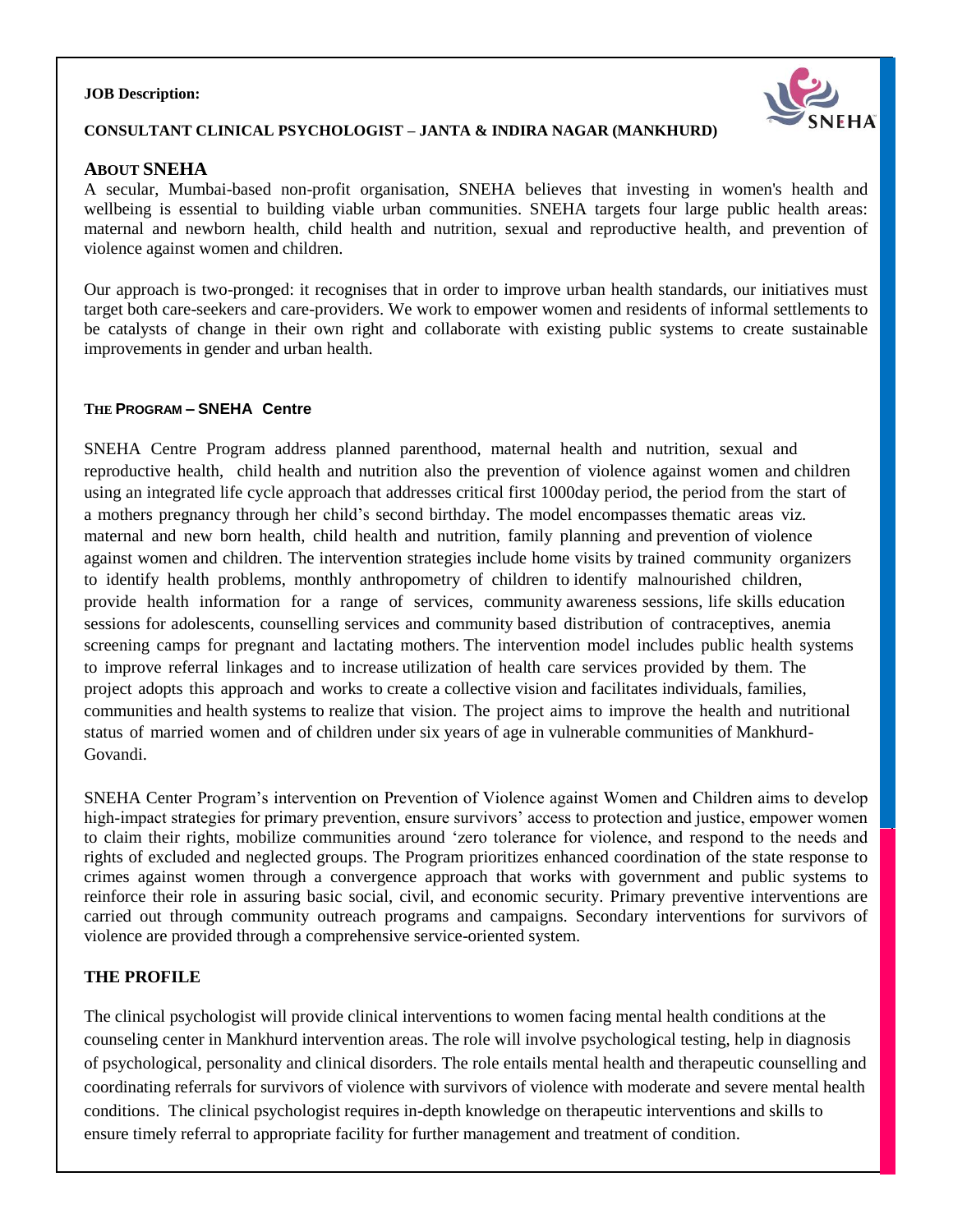They must demonstrate specialized knowledge and possess expertise in the specific issues that a woman may face, and know how to deal with them in the most effective manner. They must possess Knowledge of psychological theory and practice, an ability to relate to and empathize with a range of people, good team working skills, excellent communication skills, demonstrate sensitive listening and questioning skills.

The Clinical counseling psychologist reports to Program Coordinator- Counseling and adolescent intervention (SNEHA Center) and will take inputs from the assigned Associate Program Director, or Project Coordinator from central PVWC in the intervention of complicated mental health cases. The psychologist will work with the core team of clinical psychologists to contribute in development of modules and manuals.

# **JOB LOCATION**

Janta Nagar-Indira Nagar, Mankhurd.

## **DUTIES & RESPONSIBILITIES:**

**Work package 1**: Psychotherapeutic interventions

- Providing psychotherapeutic interventions to women facing domestic violence, intimate partner violence, mental health issue of adolescents and attending to clients with mental health conditions requiring immediate attention
- Conducting clinical assessment by interviewing women, adolescents looking at their medical records and clinical observations
- Administering psychological testing to diagnose psychological, emotional or behavioral disorders amongst women facing violence, adolescents facing mental health issues
- Designing behavior modification programs after diagnosing the problem
- Devising, developing and implementing therapy or treatment for individual women, couple or family
- Observing, monitoring and testing the right therapy for its effectiveness
- Steer the workshops client experiences to facilitate meaningful discussions

## **Work package 2**: Training and support

- Coordination with community teams to ensure comprehensive care
- Make home visits along with the field teams during the times when client is unable to visit the counseling center
- Co-facilitate sessions with Counselor and coordinate with counselor so that follow up of client is ensured.
- Creating an understanding amongst the CAG's , volunteers, adolescent change makers by training on Mental Health Issues.

## **Work package 3:**

• Creating modules to train Adolescents Change-maker, CAG's, Male Volunteers and community volunteers in mental health understanding and intervention.

## **Work package 4:** Documentation and reporting

- Maintain CGI data of all the clients.
- Maintaining accounts and keeping records of a client's progress